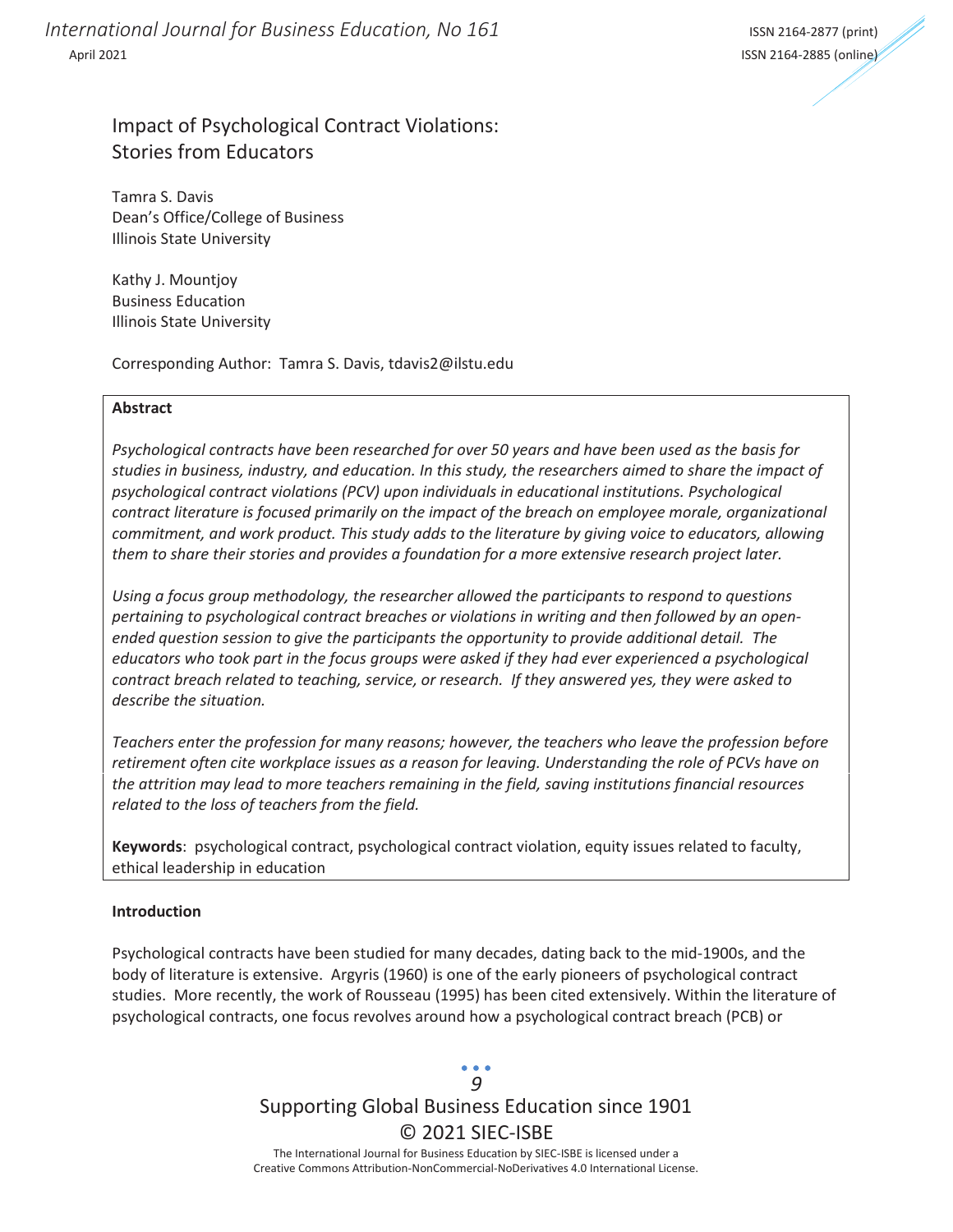violation (PCV) impacts work-related outcomes and the consequences for a company; while another theme is how a psychological contract breach or violation impacts worker attitude and/or organizational commitment. Although both themes are extensively documented in psychological contract literature, the data provided through these studies is quantitative in nature. Limited information is provided about the impact of a psychological contract violation on individuals, specifically those in educational institutions. Designed to fill this gap in the literature, the current project gives voice to faculty members who experienced a psychological contract violation and have been silenced within their departments, and it provides a unique perspective on a widely studied topic.

### **Purpose of the Study**

The researchers sought to extrapolate psychological contract research from the business and management field to study the responses of business teachers. An understanding of why people desire to become teachers is an important first-step to understanding why a PCV impacts teachers. According to Church, Bland, and Luo (2016), "Teachers flourish when they feel good about their work" (p. 3). Multiple reasons are provided in the literature for why teachers become teachers. The ability to make a difference and provide a positive impact on the world are the most common reasons that teachers enter the profession (Kangan Institute, 2020). Additionally, teaching provides job security, the ability to work almost anywhere in the world, and the ability to choose a specialization. Finally, in many geographical regions, teachers are also highly respected professionals. Educators are often drawn into the field because they want to make a difference (Campbell, 2017). For many teachers, the joy of teaching is enough; however, even though they are answering the call to be a teacher, some find that their expectations and the reality are vastly different. This study focuses on teachers who have experienced differences between expectations and reality by examining the perceived PCV of the supervisor as experienced by educators participating in an international focus group of business and language teachers. The purpose of the study was to give voice to faculty who have experienced a PCV in the academic setting by asking faculty to share their stories, in their own words.

The importance of providing a voice to educators who are members of a specialty disciple is related to the need for teachers in all disciplines. Partelow (2019) reported that enrollments in teacher preparation programs in the United States have dropped 33% between 2010 and 2016 (the most recent reporting period). "Even as teacher wages stagnate and state investment in education declines, teachers are being asked to do more than ever" (para. 3). In addition, the number of teacher preparation programs for business educators is declining in the United States (personal communication, Dr. Karla Saeger, President of the National Association of Business Teacher Educators, August 20, 2020). At the same time, the U.S. Department of Education (Cross, 2016) in its most recently available report, lists business as a shortage area in a majority of the states. Giving a voice to the business educators who are feeling the pressures of declining numbers of teachers in high shortage areas sheds light on the current problem of PCVs. Additionally, by utilizing an international group of educators provides insight into the issue on a global scale.

> Supporting Global Business Education since 1901 © 2021 SIEC-ISBE The International Journal for Business Education by SIEC-ISBE is licensed under a *10*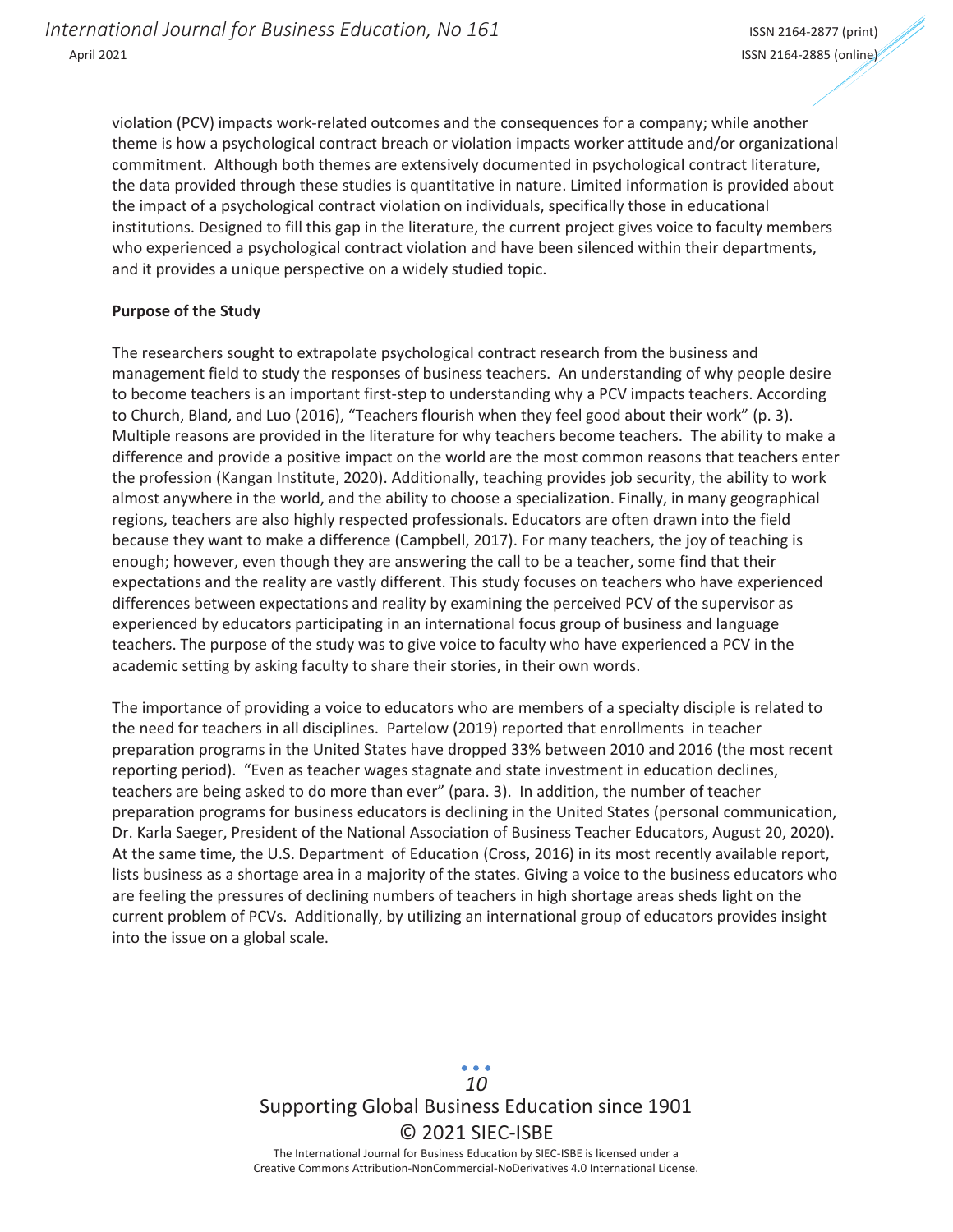### **Significance of the Study**

Psychological contract literature is focused primarily on the impact of the breach on employee morale, organizational commitment, and work product (Agarwal & Bhargava, 2013; Conway, 1999; Cullinane & Dundon, 2006; Kraak, Lunardo, Herrbach, & Durrieu, 2017; Morrison & Robinson, 1997; Turgut, Tokmak, & Gucel, 2012; & Zhao, Wayne, Glibkowski, & Bravo, 2007). This study adds to the literature by giving voice to academics, allowing them to share their stories. Psychological contracts are unwritten, subjective, and non-binding expectations that are created during the job interview, offer, and/or orientation process for new faculty members (Hillman, 2014). The need to understand psychological contracts within education may be important in that "employees with higher education respond more emotionally to their incidences of breach in terms of affective commitment and work engagement" (Agarwal & Bhargava, 2013, p. 21) and "teachers with graduate degrees were found to have higher levels of psychological contract violation perceptions in general" (Argon & Ekinci, 2017, p. 52) perhaps due to greater expectations of the academic from the institution. This study provides a voice to business teachers from around the world who have experienced a psychological contract violation.

#### **Literature Review**

Multiple psychological contract studies of both business and academia have been completed since the first publication by Argis related to the topic in 1960. Hillman (2014) defines a psychological contract as "the perception of the business relationship between two parties" (para. 2). She continues by describing the psychological contract as imprecise, unverbalized, unstable, unwritten, and dynamic. By its nature, the psychological contract is based upon assumptions made about the working relationship. Robinson (1996) provided context of psychological contracts as "those expectations that emanate from perceived implicit or explicit promises by the employer" (p. 575). A "psychological contract is a construct relevant to employment and [is] likely to be distinct from the more general set of expectations" (Rousseau, 1990, p. 398). Although the literature includes multiple, differing definitions of a psychological contract, the conclusions provided within literature does agree that a psychological contract is subjective, informal, and non-binding in a legal sense (Dean, 2017). Furthermore, as said by Cullinane and Dundon (2006), the psychological contract is "a social exchange interaction" (p. 119). Argon and Ekinci (2017) state, "Schools are among the organizations where social interactions and affective aspects are abundant and experienced extensively" (p. 46). The literature also focuses on business practices, primarily in Western Civilization (Du & Vantilborgh, 2020).

The foundations of this paper are based upon the work of Rousseau (1990) where a psychological contract is defined by the employee's perception of obligation, while acknowledging that the term contract may be inappropriately used in this context. A psychological contract is not a legal and binding contract in the strictest definition of a contract; however, "a framework like the psychological contract, reflecting the needs of the individual with implicit and unvoiced expectations about employment, can easily find favour as an appealing, 'alternative' paradigm for studying people at work" (Cullinane & Dundon, 2006, p. 114).

Writing about the influence of psychological contract breaches on work-related outcomes, Zhao, Wayne, Glibkowski, and Bravo (2007) conducted a meta-analysis where they discuss both the theoretical and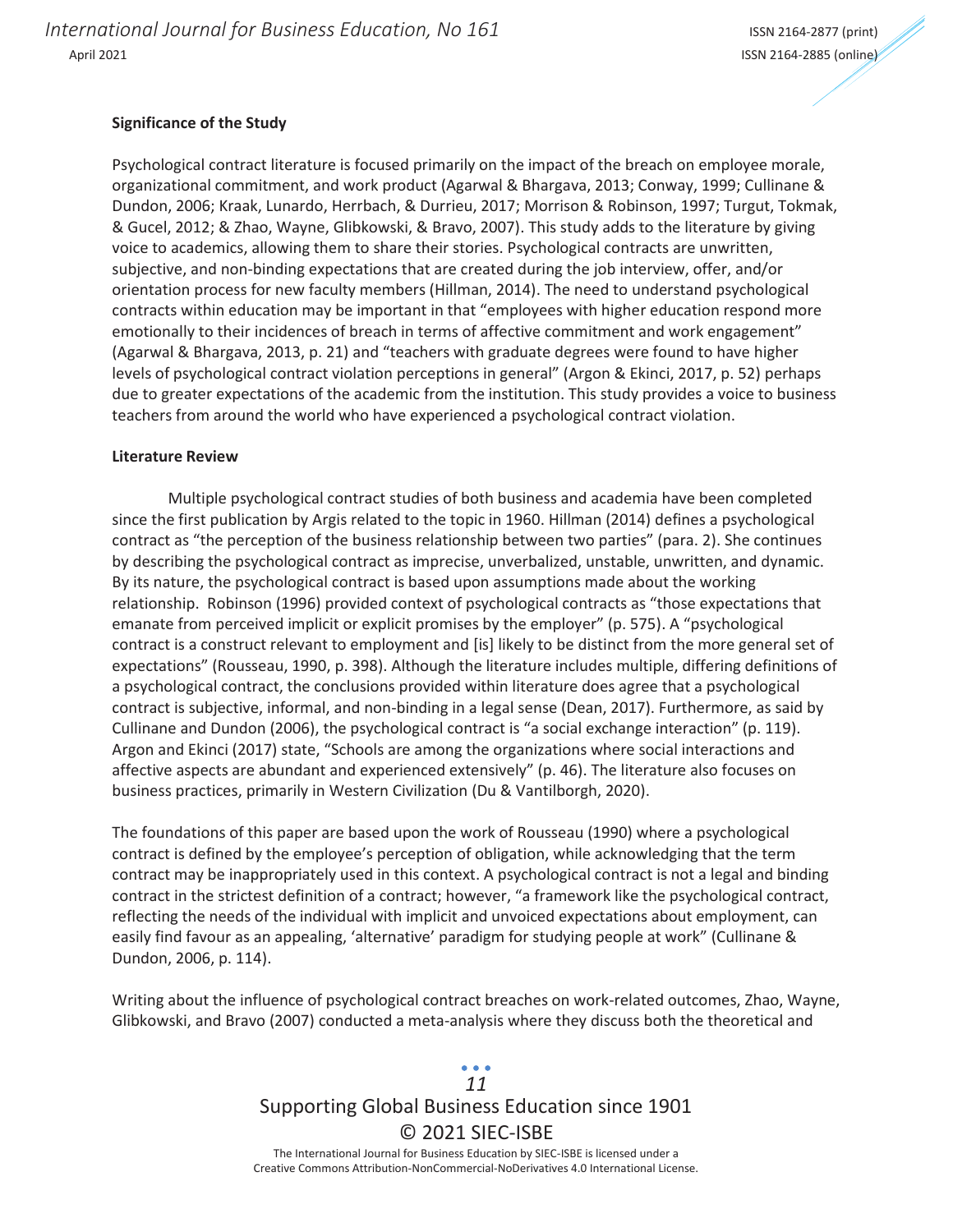practical implications of psychological contract breaches in the workplace. The meta-analysis of 51 studies included dissertations, book chapters, conference papers, and working papers from international authors. Based upon the Zhao, et al. (2007) study, a psychological contract breach may lead to negative emotions, often resulting in a lower commitment to the organization and increased desire to leave the organization. Referencing Weiss and Cropanzano (1996) and LeDoux (1995), Zhao, et al. (2007) state, " . . . that after a negative workplace event, individuals will not develop rational appraisals of the situation immediately. . . . and the importance and relevance of the event to personal goals will determine the intensity of the negative affect" (p. 653). Negative effect can also be defined as stress which is a combination of the feeling of the psychological contract and the physical reaction to that perception (Psychology Today, 2020). Clercq, Azeem, and Haq (2020) discuss the consequences of perceived psychological contract violations which lead to negative outcomes for the victim of a violation.

One method to manage stress is to share the feelings with others who are also learning how to overcome the emotional effects of the issue. According to Gillihan (2019), sharing stories of negative events may provide multiple benefits such as providing emotional support, developing a different perspective on the event, diminishing the pain of the event, developing the courage to take control, and making the memory of the event less powerful through making sense of the event.

During an academic job interview, which often spans multiple days and includes several stakeholders from the institution who discuss individual experiences related to the future work environment, the interviewee forms expectations of the work environment from the interactions with these stakeholders. Peirce, Desselle, Draugalis, Spies, Davis, and Bolino (2012) stated, "it should not be surprising when an interviewee perceives breaches after beginning a new job" (p. 2). Based upon the volume of literature and specific studies, PCBs occur often (Conway, 1999; Robinson & Rousseau, 1994). Minor breaches, over time, may lead to reduced organization commitment and a belief of a psychological contract violation.

Today, academia is part of a contractual society with written contracts for employment which include terms of the academic appointment and extensive policies or procedures manuals detailing many aspects of an academic career. And yet, many academics, from elementary/primary school teachers to distinguished university professors, report feelings of betrayal, mistrust, or anger because their expectations of the position are different from the reality they experience in the profession (Argon & Ekinci, 2017; Morrison & Robinson, 1997). "Giving the teachers insufficient value and importance at schools may reflect negatively on their actions" (Argon & Ekinci, 2017, p. 45). It is important for employers to try to "meet teacher expectations reasonably" (Argon & Ekinci, 2017, p. 45) with the goal of letting teachers know they are valuable members of the educational process. In addition, university campuses and some secondary schools often seek a diverse faculty to supply an international and multicultural dimension to the educational experience. Adding the cultural element potentially increases the risk of a psychological contract breach due to diverse cultural expectations of behavior and professionalism.

Morrison and Robinson (1997) add a crucial point to the literature, by explaining the difference between a psychological contract breach (PCB) and a psychological contract violation (PCV). A PCB relates to how an employee can evaluate an action that is perceived to be a breach of an organization's obligation,

### Supporting Global Business Education since 1901 © 2021 SIEC-ISBE The International Journal for Business Education by SIEC-ISBE is licensed under a *12*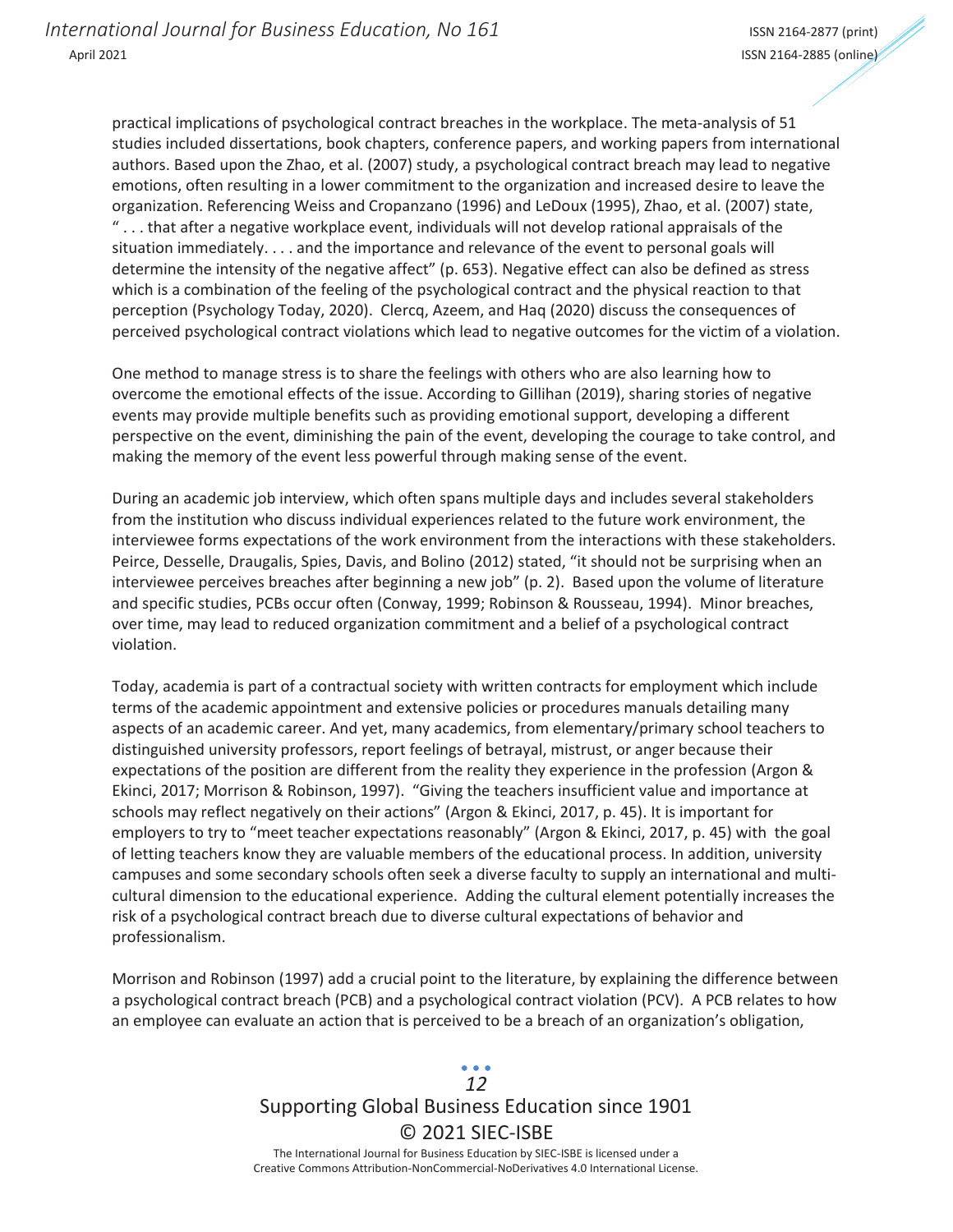while a PCV is the emotional aftermath of the breach. This paper focuses on PCVs as they are perceived by academics who teach at all educational levels, and it allows them to express the emotional and physical impact they have experienced upon their careers. The study fills a gap in the literature by providing a forum for the voices of academics who believe they have been the victim of a PCV by utilizing a unique perspective to discuss a widely researched topic.

### **Theoretical Perspective**

The basis for this study uses a multi-dimensional approach, incorporating a systems perspective for reciprocal relationships within an academic setting and conflict perspective. The study is specifically related to the unequal power dynamic between faculty members and the administrators who supervise them by highlighting beliefs of equity, fairness, and justice. Using social exchange theory to frame this study and based upon the definition of social exchange theory described by Cropanzano and Mitchell (2005), the authors are using the voices of educators to understand behavior of impacted educators.

Discussions around psychological contract breaches and the resulting feelings of violation are often related to equity, fairness, and justice. Turgut, Tokmak, and Gucel (2012) indicate that organization justice "involves the encouragement of fair and ethical applications and operations within the organization" (p. 22). Therefore, a perceived breach in the psychological contract would decrease the perception of organization justice, leading to lower commitment to the institution and potentially lead to faculty turnover.

### **Methodology**

To include a multi-national focus group in the study, the authors determined that a specific international business education conference would be an appropriate sample pool for the focus group. The researcher determined that the focus group sessions would supply the diversity of culture, age, and professional experience to provide a wide variety of voices for the study. The educators in attendance at the international conference during 2019 were invited to take part in focus groups about psychological contract breaches and violations. The researcher conducted two focus groups during the conference. Twenty-two educators, in total, participated in the study and included business, technology, and language teachers along with teacher educators from university business programs, including business teacher education. The participants represented secondary (2), upper-secondary (1), postsecondary (3), community college (3), and university educators (13), from Austria, Finland, Germany, Iceland, Malta, Puerto Rico, Sweden, and the United States. Twenty participants were female and two were male. Four of the teachers were retired. All participants discussed and offered perspectives on their experiences. The voices included in this paper represent all demographics of the focus group participants.

After supplying a brief explanation of PCB and review of related literature, three main questions were asked at the beginning of each session. The participants were given large index cards and asked to write their responses to each question on a separate card.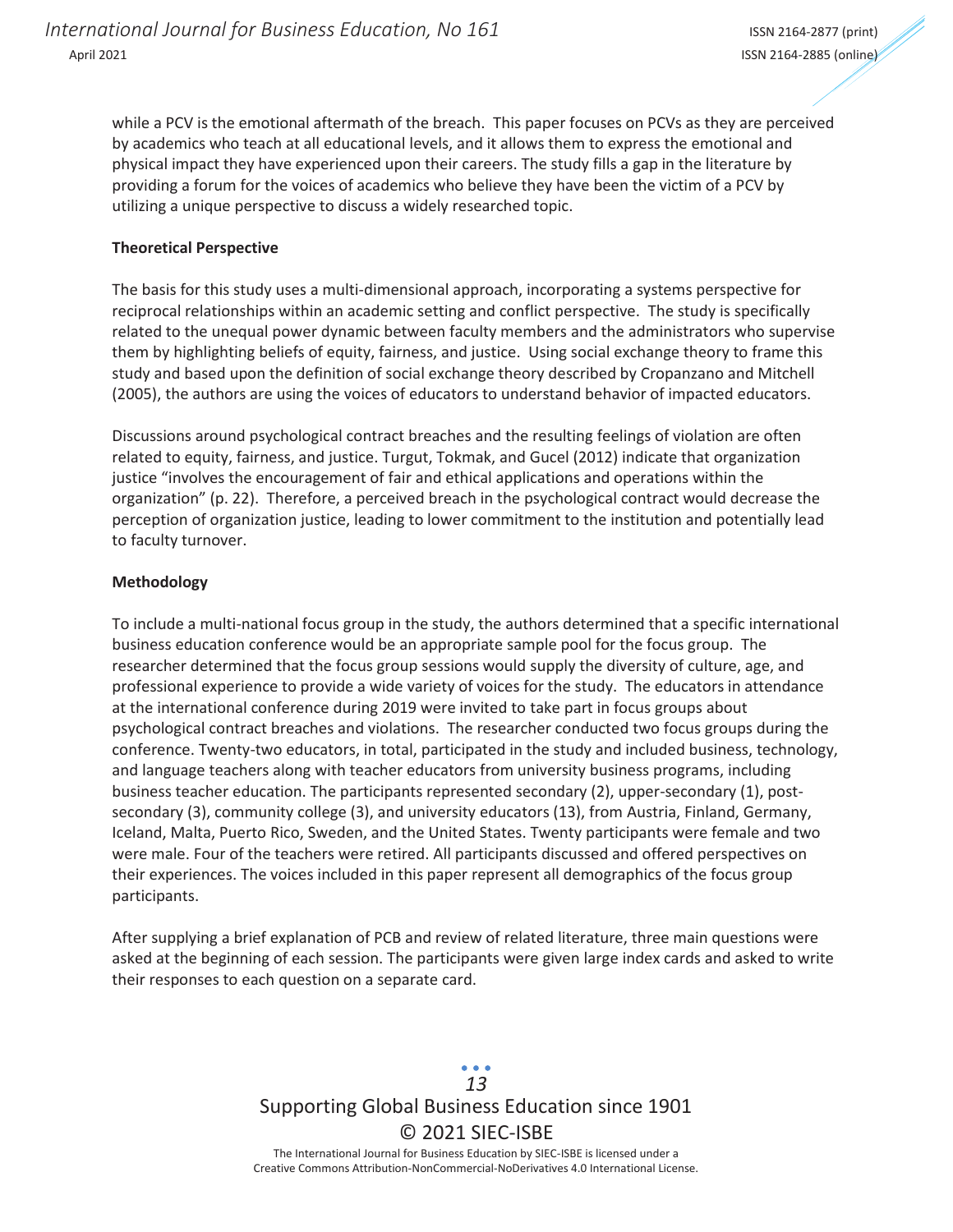*International Journal for Business Education, No 161* **International International Journal for Business Education, No 161** April 2021 ISSN 2164-2885 (online)

- Question 1: Have you ever experienced a PCB related to teaching? If so, please describe the experience.
- Question 2: Have you ever experienced a PCB related to professional or academic service at your institution? If so, please describe the experience.
- Question 3: Have you ever experienced a PCB related to research at your institution? If so, please describe the experience.

The responses were collected. Following the collection of the responses, the researcher opened the floor to discussion, allowing the participants to speak freely. The opening question for discussion was to ask how any identified PCB had affected them on a personal level. Trust was inherent between the researcher and participants due to the long-standing participation of the researcher in the organization sponsoring the conference. Trust was also clear in that the participants were comfortable with sharing their experiences. The study was reviewed and received approval from the institutional review board of the researcher and the sponsoring organization of the conference.

The participants from secondary and post-secondary institutions primarily discussed teaching and service, while university professors were concerned with PCVs related to research and tenure along with the concerns related to teaching and service.

### **Summary of Written Responses**

Most stories revolved around the academic triad of teaching, research, and service; however, they each involve fairness related to work expectations or changes that were implemented after the employment contract had been completed.

#### **Teaching—Theme of Fairness**

The most common theme related to teaching revolved around fairness, specifically the assignment of teaching load. Fairness as a theme in PCV is supported by Argon and Ekinci (2017). Teachers at all levels reported wide variations of teaching load including some teachers receiving a four-day teaching schedule while others at their secondary and upper-secondary institutions were required to teach five days per week. University professors from small programs housed within larger departments reported teaching more course preparations, as many as eight different course preparations in an academic year, while their counterparts teaching in other programs in the same department taught a maximum of three course preparations during an academic year. Secondary teachers reported being required to teach additional sections outside of the normal school day, either before or after school without additional compensation because they were not athletic coaches. One community college instructor was given her teaching schedule several months before the semester began, only to have a new schedule containing courses she had never taught before given to her the week before classes started. She also reported that no textbooks were available and that all course materials would need to be created. A university professor was hired to teach a foundational course in the English language at a university where Spanish was the predominant language. The goal was to help the students practice their English language skills.

# Supporting Global Business Education since 1901 © 2021 SIEC-ISBE *14*

The International Journal for Business Education by SIEC-ISBE is licensed under a Creative Commons Attribution-NonCommercial-NoDerivatives 4.0 International License.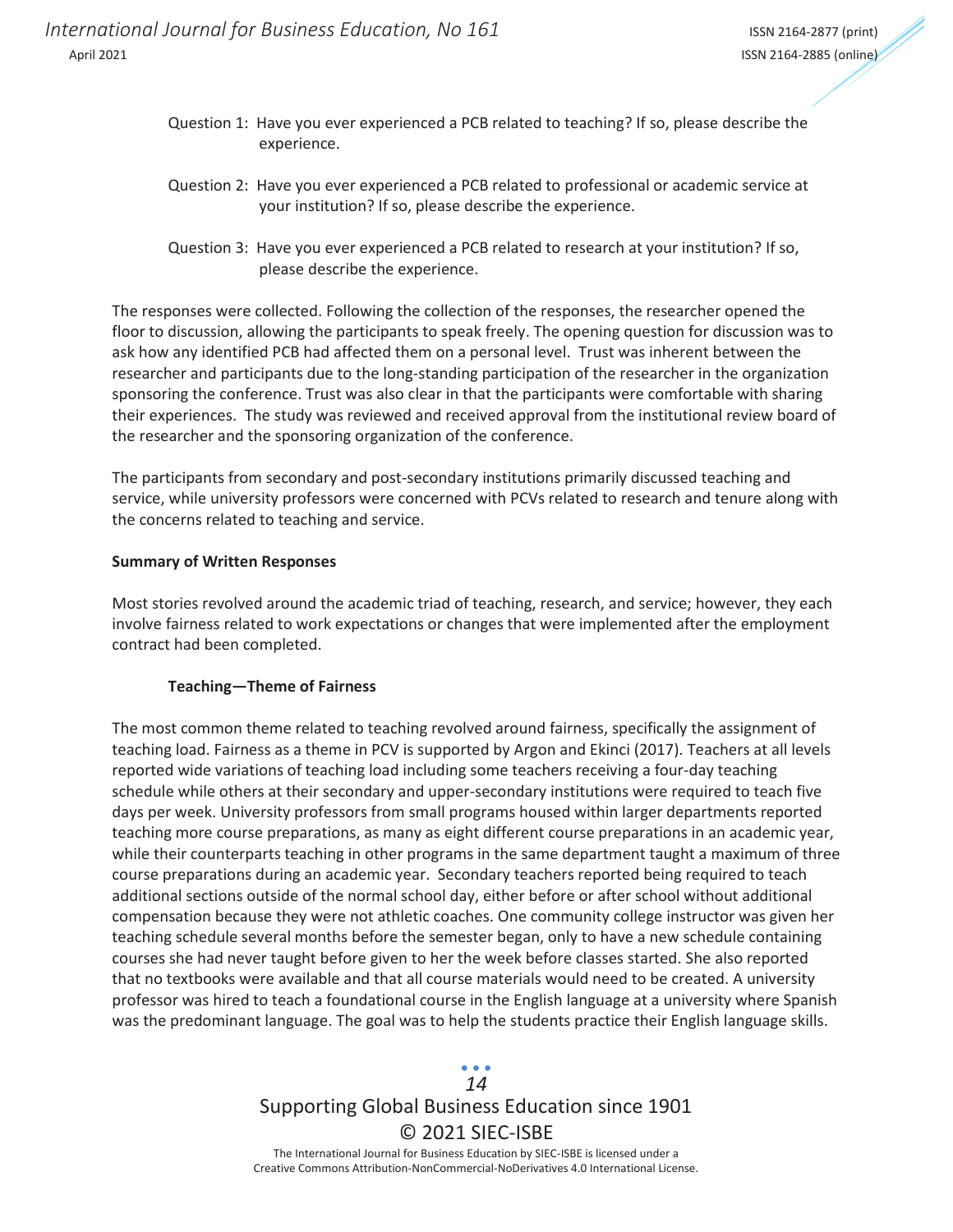In the middle of the semester, the professor was told that she would be required to teach the course in Spanish, a language in which she was not fluent. Another university professor reported that she was teaching in a small program, and she was needed to teach multiple courses each semester. She was asked to design a complete program curriculum (11 courses) and guide it through the university approval process, approximate timeline of  $2 - 3$  years for a new program. No additional compensation was provided, and she had to continue teaching multiple course preparations each academic year while serving on various committees with mandatory meeting attendance one afternoon each week. She learned that another professor in the dominate program of the same department was given a full semester sabbatical to develop a single course and a course release during the first semester the course was offered to tweak the curriculum.

During the discussion, the faculty members who taught in small programs indicated that teaching extra sections or multiple course preparations were not viewed as a psychological contract breach at the time; however, the continued practice without equal treatment within the department led to the perception of a psychological contract violation. The faculty member who was requested to create the new program curriculum was not upset about not receiving extra time or compensation until she was denied a sabbatical in the year after the program was approved. As part of the sabbatical proposal, this faculty member was requesting the sabbatical to recharge her research agenda because she had not had enough time to conduct research during the curriculum planning and approval process. Meanwhile, her colleague in the department was given a one-semester sabbatical and a course release following the sabbatical to create the curriculum for one course.

### **Service—Theme of Time**

Service is often the least valued part of academic life at universities, yet often the most time-consuming. Service often falls under the category of "Other Duties as Assigned" for many faculty members. Again, the overarching theme clear in the responses was related to fairness and the amount of time required. Faculty reported that if they taught in a small program, their service requirements were much greater than their colleagues in larger programs. For example, one teacher educator was "asked" to lead the department's assurance of learning committee which had been inactive since the earlier accreditation cycle five years previously. As a teacher educator, the department chair stated that she was an expert in assessment and the only one qualified to lead the committee; however, she would continue to be required to meet the full research requirements for promotion and tenure and teach a 133% (four classes instead of the required three classes) teaching load. Another professor shared that the department where she taught included 20 faculty members in one program and three faculty members in another program. The dominant program faculty were required to serve on *one* department, college, or university committee two out of every five years. The three faculty in the smaller program were required to serve on a minimum of two committees each year because the committee structure required representation from the program. No consideration was given for a reduced teaching or research load, and their service did not receive any additional credit when compared to their colleagues from the larger program.

Related to time and service, one university professor was told that community service was a requirement for promotion and tenure at the institution. At her three-year pre-tenure review, her

### Supporting Global Business Education since 1901 © 2021 SIEC-ISBE The International Journal for Business Education by SIEC-ISBE is licensed under a *15*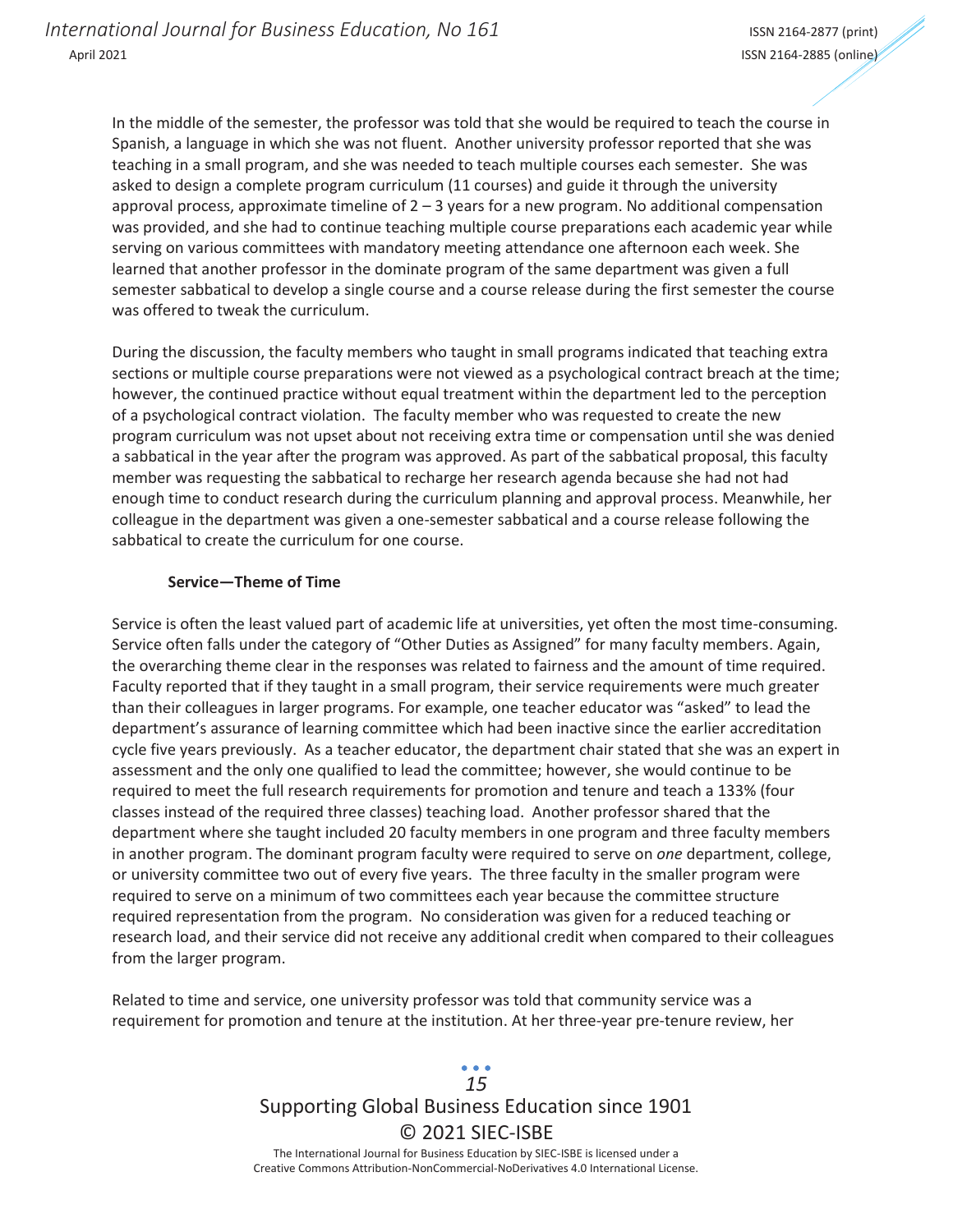productivity was examined by the promotion committee and found lacking in service. Although she had volunteered with Habitat for Humanity and in the local food pantry, her service was disqualified because it was not related to her specific academic discipline, a piece of information not documented in the promotion criteria for service within the department documents, but an anecdotal requirement of the department.

### **Research Issues**

The most impactful PCVs often revolve around research expectations. One pre-tenure faculty member, who was in her last year before applying for promotion and tenure was told that her body of research was not enough to meet the department's guidelines. The faculty member was from a business teacher education program embedded within an accounting/finance department in a school of business. The university mission housed all teacher education programs within the college of the discipline, often placing teacher educators within departments that were unfamiliar with research related to teacher education programs. This professor focused on scholarship of teaching and learning, publishing within discipline-specific teacher education journals. The department's promotion committee proposed, and the department accepted a journal list that did not include the discipline-specific teacher education journals because these journals were not listed on the Association of Business Schools list. One of the senior faculty members in the department told her to "just publish in one of the accounting journals."

Other issues related to research include promises of a research-release in the upcoming semester to finish a large data collection project, only to be told two weeks before the semester started that she would be required to teach an additional double-section (150% course load) because a professor left the university. Another professor was told during the interview that based upon tenure-track teaching at her earlier university, she could apply for promotion after three years. When the promotion packet was submitted, the promotion committee denied the request for promotion because university union policies required a minimum of five-years of residency at the institution before promotion.

Probably one of the most stressful stories told involved the professor's locus of tenure being moved from the College of Business, Business Teacher Education Program, to the College of Education, Curriculum and Instruction Department, resulting in a delay in promotion and tenure and a decrease in salary. This professor reported that her professional identity had been altered and her professional network severely damaged. Her research agenda in business was no longer appropriate for her new locus of tenure in the College of Education and her business professional association conference attendance was no longer valued.

### **Limitations of Study**

The stories shared are just a few of the accounts from the group of teachers in the focus group. This study is limited in scope to the participants in the focus groups and not intended to be generalized to the academy or any specific institution or level of education. Instead, the purpose is to "tell the story" of PCV in the voices of those who perceive that they have been impacted by a PCV, and to set the foundation for a larger study of business educators related to psychological contract violations.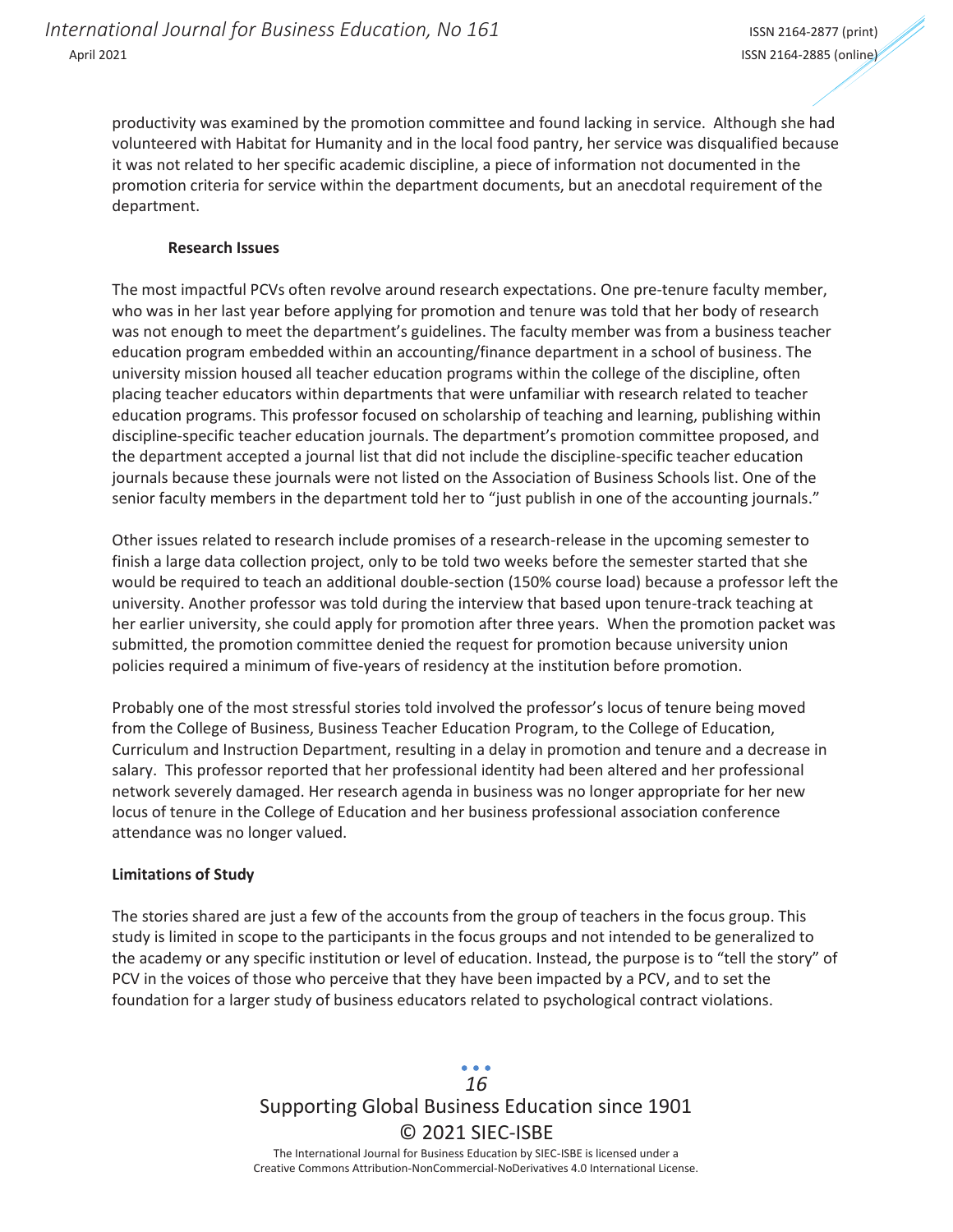*International Journal for Business Education, No 161* **International International Journal for Business Education, No 161** April 2021 ISSN 2164-2885 (online)

#### **Discussion**

The personal impact of PCV to the participants are varied. Only one retired secondary teacher reported that she never experienced a PCB or PCV. Her story was one of inspiration. She told of her love of teaching her students and that any irritants caused by unenlightened administrators were minor. She ignored them and did what she wanted in the classroom.

Another secondary teacher's story was one of silence. She has spent her entire 30+ year career at the same institution. At her school, she talked about favors being granted to those teachers who did not complain. To earn the favors, teachers would complete tasks and teach as many courses as asked in order to earn the favor of the administrator which would lead to future preferential treatment. Although the need to keep quiet angered her and the other teachers at the school, they learned quickly to stay silent to receive reduced teaching and service loads. Known as quiescent silence, this attitude is supported by the literature. One result of quiescent silence is that the educator will stay silent, even to protect themselves, in order to avoid a more negative consequence (Morsch, van Dijk, & Kodden, 2020) The result, according to Payne, Culbertson, Lopez, Boswell, and Barger (2014), "suggest that employees downwardly adjust their own obligations following a psychological contract breach" (p. 6). Argon and Ekinci also found (2017) that teachers will be reluctant to challenge the administration even when the administration has been unfair. For the teacher in the focus group, she had learned that to receive favor (reduced teaching and service loads) with the administrator, she needed to suppress her voice. In this case, the PCV is related to fear and is based upon psychological climate theory described by Edmondson (2002).

For others in the group, stories of moving to different schools, sometimes even leaving the state or country to teach in other locations were common. Unlike the findings discussed by Zhao, et al. (2007) "although employees respond to psychological contract breach with negative attitudes and intentions to quit, they may not necessarily withdraw from the organization" (p. 670), 15 of the participants indicated that they had changed positions due to the PCV. Two of the teachers gave examples of applying for administrative positions within the school to leave undesirable situations or supervisors because they wanted to protect themselves from a supervisor who was perceived to be unfair and/or a bully. In both cases, the applicants for the administrative position included their direct supervisor, and both faculty members reported that they received the administrative position over their supervisor.

One community college professor shared that her working environment was so toxic, her health was affected. To survive, she not only left the department and institution, she moved her entire family from one country to another.

#### **Implications for Institutions**

A common theme was revealed when analyzing the written comments and verbal discussions. Rooted in each story is the theme of ethical leadership, or the lack thereof, that often leads to anxiety or stress. According to Erkutlu and Chafra (2014), an ethical leader exemplifies values and encourages fair behavior while serving as a role model. Each of the stories described in this paper highlights the impact of an unethical leader who often acts as a bully, causing stress and anxiety. Institutional leadership

## Supporting Global Business Education since 1901 © 2021 SIEC-ISBE The International Journal for Business Education by SIEC-ISBE is licensed under a *17*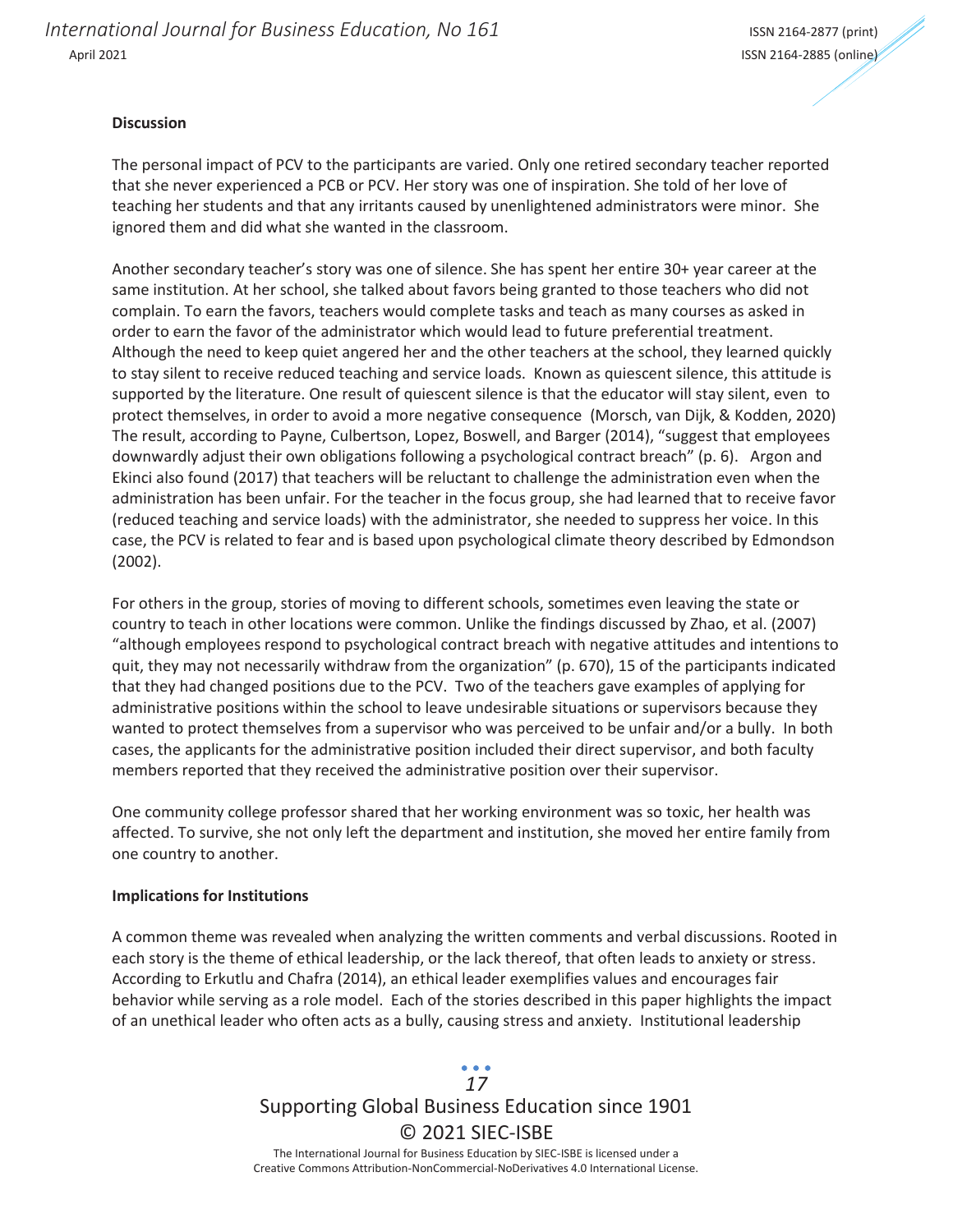should be aware of issues or grievances within the departments and supply a safe forum for those who have been impacted by a PCV to share the information. Additionally, institutional leadership should provide professional development to departmental leaders with supervisory roles in an attempt to avoid psychological contract breaches or violations.

Institutional leadership also may want to consider how the feeling of a psychological contract breach impacts the emotional well-being of educators. In the study conducted by Clercq, Azeen, and Haq (2020), the authors concluded that it is important for supervisors who work in complex and evolving organizations to maintain collegial relationships to avoid breaches of the psychological contract. "Ultimately, this managerial support may boost employees' resilience" (p. 13). Understanding the relationship of a PCB or a PCV on the educators' well-being is important. As concluded by Morsch, van Dijk, and Kodden (2020), "most employees often decide to remain silent in order to keep their job. However, psychological contract breaches are interrelated to job commitment and turnover intention" (p. 47).

According to the most recently published study from the Learning Policy Institute on the issue, teacher attrition in the United States was approximately 8% annually in 2012 and two-thirds of the teachers were leaving the profession before retirement. Factors that affect teachers' decisions to enter or leave the profession include compensation, preparation for teaching, mentoring and induction, and teaching conditions. When referencing teaching conditions, the teachers cited unhappiness with administrative practices (Sutcher, Darling-Hammond, & Carver-Thomas, 2016) which meet the definition of a PCB or a PCV.

Each of the teachers who took part in the focus groups reported PCV as they related to the dynamics of the employer/employee relationship. The conversations centered around the theme of dedication and service to their students. All the participants were willing to overlook the occasional extra duty, extra course, or extra service that is often needed of teachers. They perceived the violations after repeated or egregious instances where they felt that an administrator was treating them unfairly when compared to their colleagues. "The interpretation or sensemaking process that employees go through following breach determines if and how strongly they will perceive psychological contract violation" (Kraak, Lunardo, Herrbach, & Durrieu, 2017, p. 109). For administrators at these institutions, had the supervisor appeared to treat each teacher in an equitable manner, the teachers from the focus group would not have felt that they had been a victim of a psychological contract violation.

The educators who took part in the focus groups were deeply impacted by their perceptions of the events, and in several cases led to the faculty member leaving the institution or department. The implication related to education is one of communication and expectations. Employees expect to be treated fairly in the workplace. Kraak, Lunardo, Herrbach, and Durrieu (2017) stated that "Organizational policies include the conditions regulating interactions and provide fair treatment between the different parties in an organization. They are therefore likely to be important to every employee" (p. 115). In order to minimize a psychological contract violation, institutional leaders may consider providing professional development to supervisors when psychological contract violations are known to have happened. Unfortunately, most victims do not report the violation as has been documented across the literature (Du & Vantilborgh, 2020; Morsch, van Dijk, & Kodden, 2020). A more effective

### Supporting Global Business Education since 1901 © 2021 SIEC-ISBE The International Journal for Business Education by SIEC-ISBE is licensed under a *18*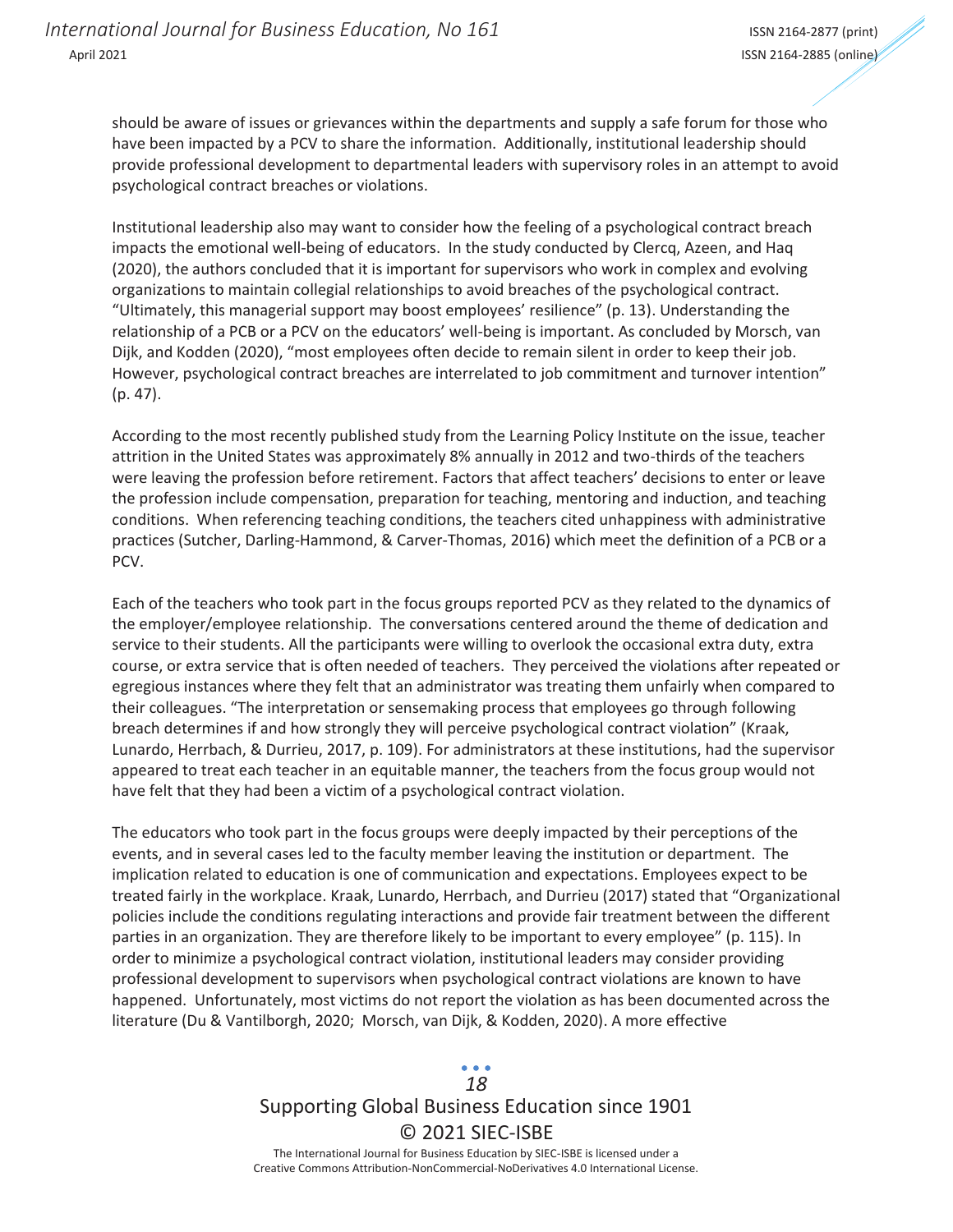recommendation for institutions is to offer professional development programs that include psychological contracts and ethical leadership. "Simply put, managers should stay on top of their promises towards their employees and be aware when promises are not fulfilled. Open and forthright communication is essential to grasp the understanding of a relational psychological contract and to recognize a breach" (Morsch, van Dijk, & Kodden, 2020, p. 48).

### **Future Research**

Zhao, et al. (2007) suggested one avenue of future research that included voice and loyalty as they related to PCB. Specifically, voice was defined as employee engagement by "complaining both internally (e.g., to management or the union) and externally (e.g., to the media) in hope that the organization will pay attention to and correct the problem" (p. 673). This study is one small step in giving voice to academics who have experienced a PCV, and the research can continue by examining the employment outcomes of academics who both stay within departments where they have experienced a breach of a psychological contact and those who have left positions, specifically tenure-track positions, during the pre-tenure term. The researchers plan to interview tenured and tenure-track faculty regarding their experiences of PCV and describing what, if any, impact the PCV has had upon the personal health and well-being and professional actions because of the PCV experienced. This study provides the basis for creating the survey to be used in the next phase of the research.

### **Conclusions**

Although the literature provides one solution to avoid a breach or violation in a psychological contract by creating a written record of expectations at the beginning of employment and revisiting these expectations during regular performance reviews (Hillman, 2014), it is not a practical solution because expectations evolve over time and often the expectations are not acknowledged until they have not been met; as a result, creating a written document would be virtually impossible. A psychological contract breach may occur without the employer ever knowing that the psychological contract existed in the mind of the educator.

Based upon the stories of the participants in this study, educators are resilient and willing to overlook minor psychological contract breaches; however, when faced with repeated behaviors that the faculty member perceives as either unfair or unethical, a psychological contract violation occurs. The reactions to perceived PCVs of faculty members are uniquely individualized and situation-dependent, ranging from staying silent with the hope of receiving preferential treatment up to leaving the country to find a more suitable working environment. Each of the participants in the focus group were adamant that they loved teaching and working with students; however, when faced with a supervisor who repeatedly violated the psychological contract, the faculty member sought relief in a variety of ways. It is interesting to note that two participants reported applying for administrative positions, competing against the supervisor who was responsible for the PCV. Both newly appointed administrators reported that they were seeking a way to balance the power dynamic between faculty and administration.

To avoid potential psychological contract violations, supervisors should receive professional development in the areas of ethical leadership, psychological contracts, and professional

# Supporting Global Business Education since 1901 © 2021 SIEC-ISBE The International Journal for Business Education by SIEC-ISBE is licensed under a *19*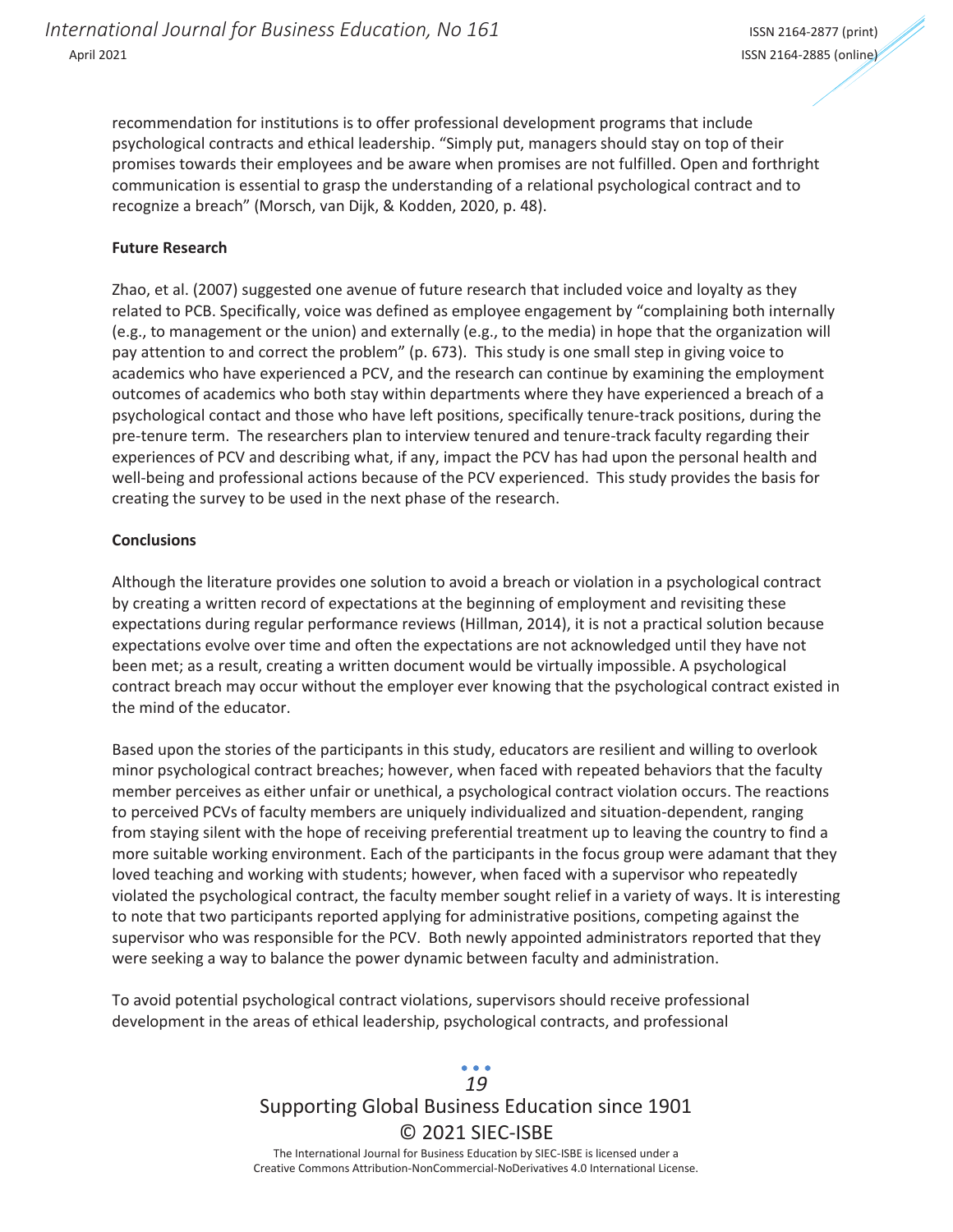communication strategies. Additionally, an empathetic supervisor can defuse many situations involving minor psychological contract breaches before the educators reach the point of experiencing a psychological contract violation.

### **References**

- Agarwal, U. A., & Bhargava, S. (2013). Effects of psychological contract breach on organizational outcomes: Moderating role fo tenure and educational levels. *Vikalpa, 38*(1), 13 - 25.
- Argon, T., & Ekinci, S. (2017). Teacher views on organizational support and psychological contract violation. *Journal of Education and Practice, 8*(2), pp. 44 - 55.
- Argyris, C. (1960). *Understanding organisational behavior.* Homewood, IL: The Dorsey Press.
- Bland, P., Church, E., & Luo, M. (2016). Stategies for attracting and retaining teachers. *Administrative Issues Journal: Education, Practice, and Research, 4*(1). doi:10.5929/2014.4.1.2
- Campbell, T. (2017, February 3). *Ever wondered why teachers teach? Here are 7 excellent reasons*. Retrieved May 20, 2020, from Global Teacher Prize, Varkey Foundation: https://www.globalteacherprize.org/fr/nouvelles-et-blogs/ever-wondered-why-teachers-teachhere-are-7-excellent-reasons
- Clercq, D. D., Azeem, M. U., & Haq, I. U. (2020). But they promised! How psychological contracts influence the impact of felt violations on job-related anxiety and performance. *Personnel Review, 49*(7). doi:https://10.1108/PR-07-2019-0388
- Conway, N. (1999). *Using the psychological contract to explain attitudinal and behavioural differences between full-time and part-tiem employees.* Ph.D. Thesis, University of London, Birkbeck College.
- Cropanzano, R., & Mitchell, M. S. (2005). Social exchange theory: An interdisciplinary review. *Journal of Management, 31*, 874 - 900.
- Cross, F. (2016). *Teacher shortage areas: Nationwide listing 1990-1991 through 2016-2017.* United States Department of Education.
- Cullinane, N., & Dundon, T. (2006). The psychological contract: A critical review. *International Journal of Management Reviews, 8*(2), pp. 113 - 129. doi:10.1111/j.1468-2370.2006.00123.x
- Dean, L. (2017). The psychological contract in higher education: Its benefits for investigating academics' experiences. *10th annual International Conference of Education, Research and Innovation*, (pp. 140 - 154). doi:10.21125/iceri.2017.0070
- Du, J., & Vantilborgh, T. (2020). Cultural differences in the content of employee's psychological contract: A qualitative study comparing Belgium and China. *PsychologicalBelgica, 60*(1), 132 - 151. doi:https://doi.org/10.5334/pb.498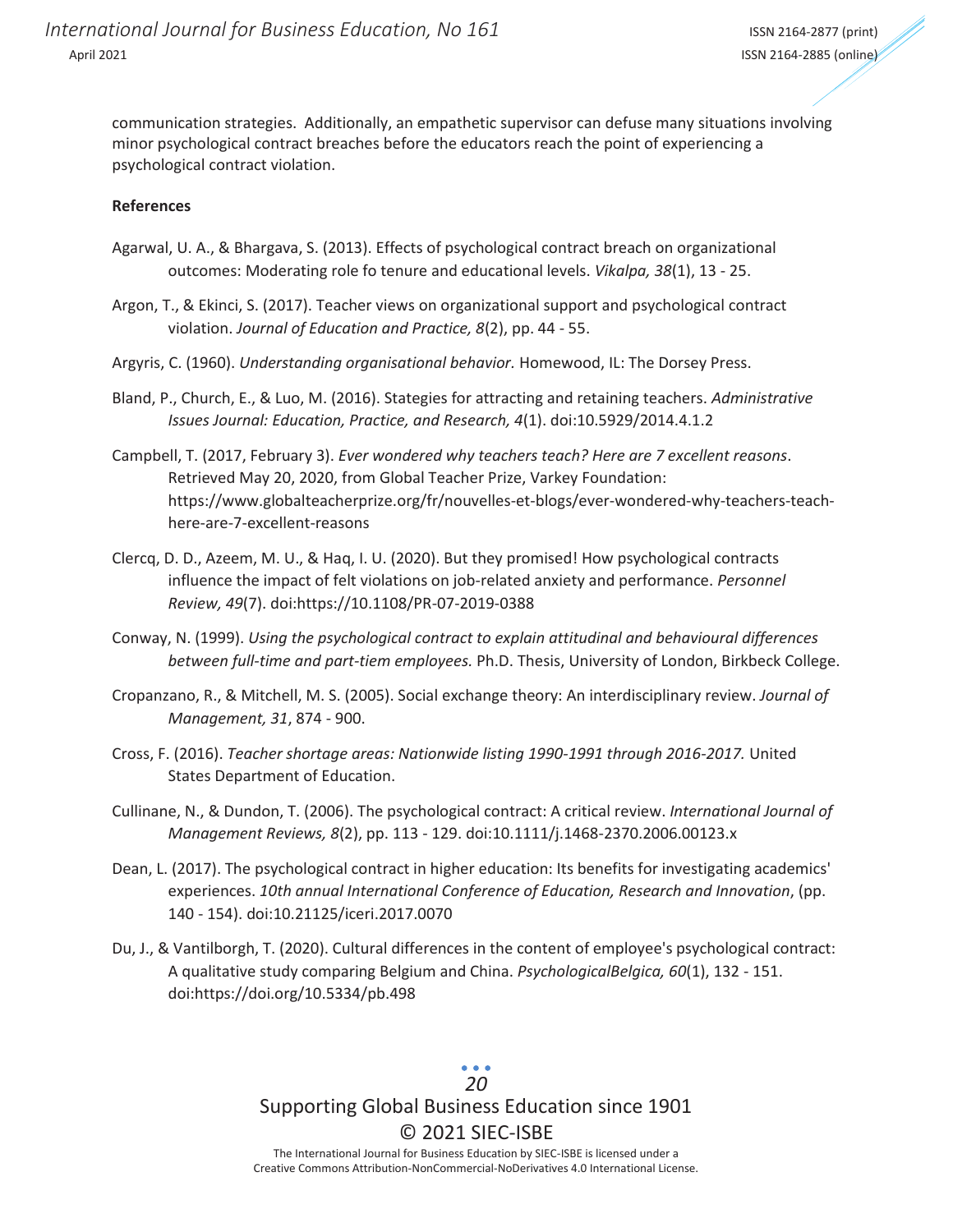- Edmondson, A. (2002). The local and variegated nature of learning in organizations: A group-level perspective. *Organization Science, 13*, 128 - 146.
- Erkutlu, H., & Chafra, J. (2014). Ethical leadership and workplace bullying in higher education. *H. U. Journal of Education, 29*(3), 55 -67.
- Gillihan, S. J. (2019, March 6). *The healing power of telling your trauma story*. Retrieved May 20, 2020, from Psychology Today: https://www.psychologytoday.com/us/blog/think-act-be/201903/thehealing-power-telling-your-trauma-story
- Hillman, V. (2014, January 27). *HR Exchange Network*. Retrieved April 29, 2020, from The Psychological Contract: Relevance for our everyday lives: http://hrexchangenetwork.com/learning/articles/the-psychological-contract-relevance-for-ourevery
- Kangan Institute. (2020). *Teachers love teaching*. Retrieved May 20, 2020, from Kangan Institute Blog: https://www.kangan.edu.au/students/blog/teachers-love-teaching
- Kraak, J. M., Lunardo, R., Herrbach, O., & Durrieu, F. (2017). Promises to employees matter, self-identity too: Effects of psychological contract breach and older worker identity on violation and turnover intentions. *Journal of Business Research, 70*, 108 - 117. doi:10.1016/j.jbusres.2016.06.015
- LeDoux, J. E. (1995). Emotion: Clues from the brain. *Annual Review of Psychology, 46*, 209-235.
- Morrison, E. W., & Robinson, S. L. (1997). When employees feel betrayed: A model of how psychological contract violation develops. *Academy of Management Review, 22*, 226-256.
- Morsch, J., van Dijk, D., & Kodden, B. (2020). The impact of perceived psychological contract breach, abusive supervision, and silence on employee well-being. *Journal of Applied Business and Economics, 22*(2), 37 - 53.
- Partelow, L. (2019). *What to make of declining enrollment in teacher preparation programs.* Center for American Progress.
- Payne, S. C., Culbertson, S. S., Lopez, Y. P., Boswell, W. R., & Barger, E. J. (2014). Contract breach as a trigger for adjustment to the psychological contract during the first year of employment. *Journal of Occupational and Organizational Psychology*. doi:10.1111/joop.12077
- Peirce, G. L., Desselle, S. P., Spies, A. R., Davis, T. S., & Molino, M. (2012). Identifying Psychological Contract Breaches in Academic Pharmacy Using a Modified Delphi Procedure. *American Journal of Pharmaceutical Education, 76*(6), Article 108.
- Psychology Today. (2020). *Stress*. Retrieved May 20, 2020, from Psychology Today: https://www.psychologytoday.com/us/basics/stress
- Robinson, S. L. (1996). Trust and breach of the psychological contract. *Administrative Science Quarterly, 41*, 574 - 599.

### Supporting Global Business Education since 1901 © 2021 SIEC-ISBE The International Journal for Business Education by SIEC-ISBE is licensed under a *21*